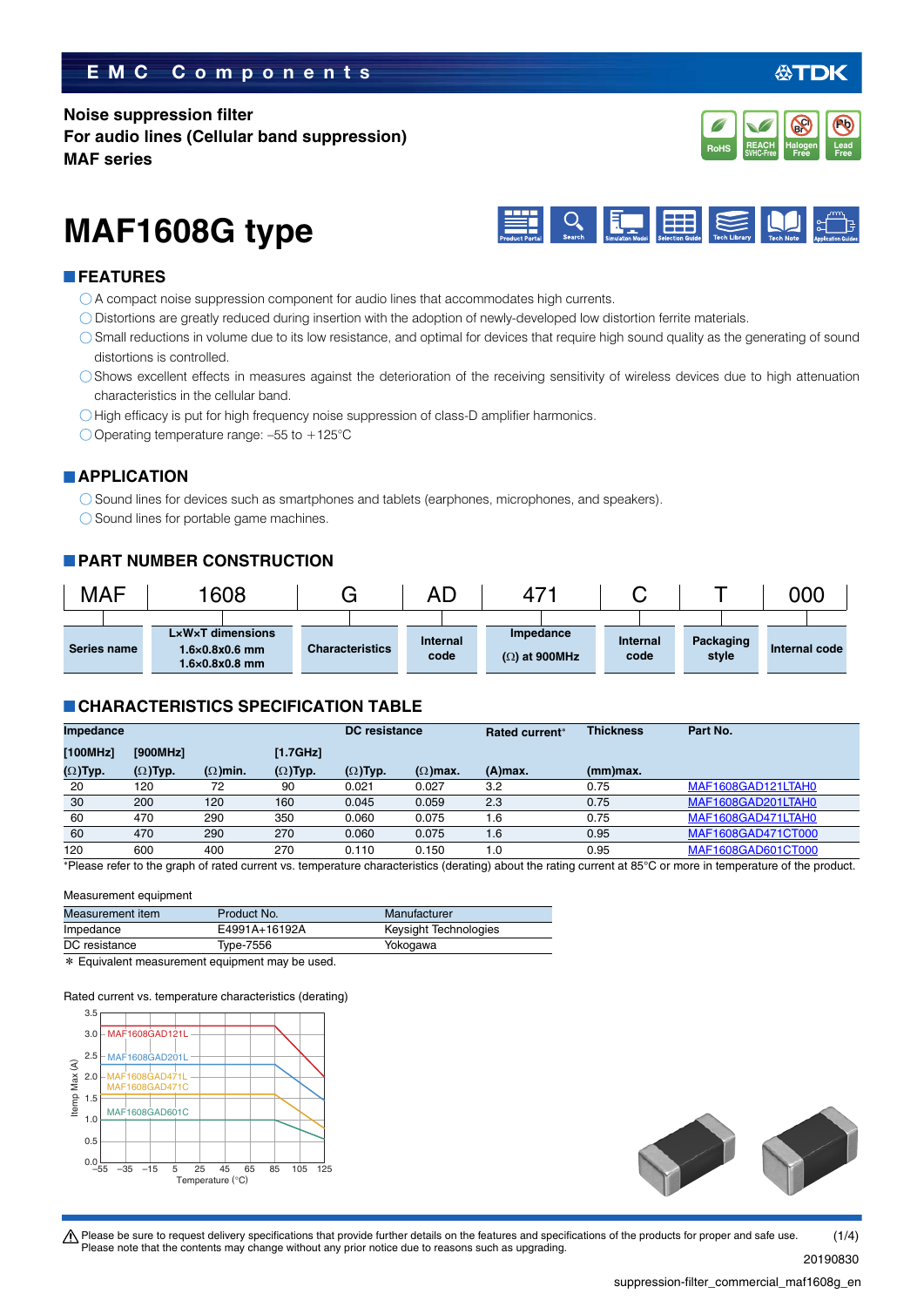# **MAF1608G type**

### **Z VS. FREQUENCY CHARACTERISTICS**





### **INSERTION LOSS VS. FREQUENCY CHARACTERISTICS**





Please be sure to request delivery specifications that provide further details on the features and specifications of the products for proper and safe use.<br>Please note that the contents may change without any prior notice d (2/4)

20190830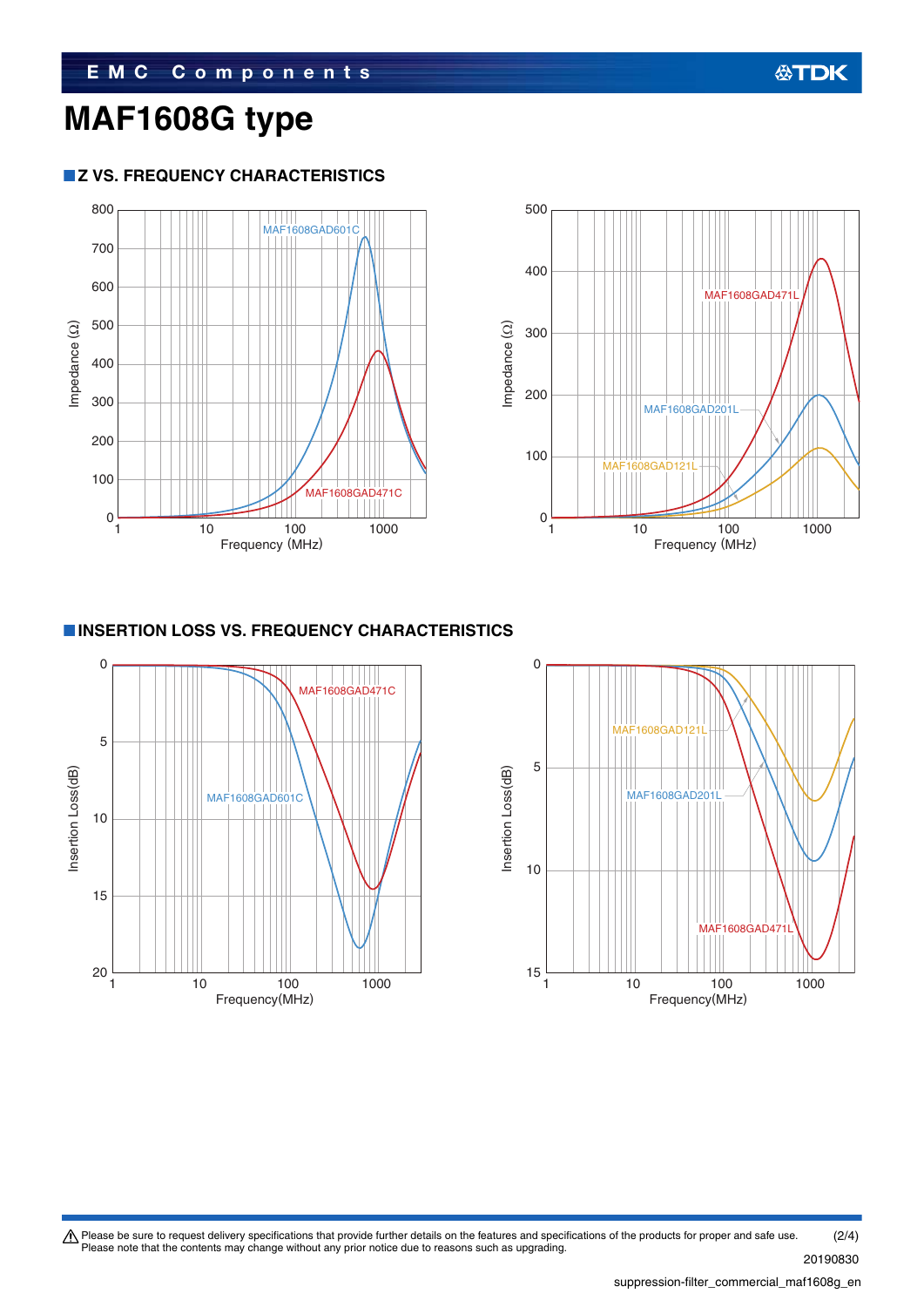# **MAF1608G type**

### **SHAPE & DIMENSIONS**

1.6±0.15

### **t=0.75mm t=0.95mm**

0.8±0.15

0.6±0.15

 $0.3 + 0.2$ 



### **PACKAGING STYLE**



Dimensions in mm

 $4.0 \pm 0.1$ 

### **RECOMMENDED LAND PATTERN**



Dimensions in mm



**TAPE DIMENSIONS** 



Dimensions in mm

| MAF1608G | $\cdot$ | `ax. |
|----------|---------|------|



Dimensions in mm

### **PACKAGE QUANTITY**

Package quantity **4,000 pcs/reel** 

### **TEMPERATURE RANGE, INDIVIDUAL WEIGHT**

| <b>Type</b> | <b>Operating</b><br>temperature range | <b>Storage</b><br>temperature range* | <b>Individual</b><br>weight |
|-------------|---------------------------------------|--------------------------------------|-----------------------------|
| $t=0.75$ mm | $-55$ to +125 °C                      | $-55$ to $+125$ °C                   | 3 mg                        |
| t=0.95mm    | $-55$ to +125 °C                      | $-55$ to +125 °C                     | 4 mg                        |
|             |                                       |                                      |                             |

\* The storage temperature range is for after the assembly.

Please be sure to request delivery specifications that provide further details on the features and specifications of the products for proper and safe use.<br>Please note that the contents may change without any prior notice d (3/4)